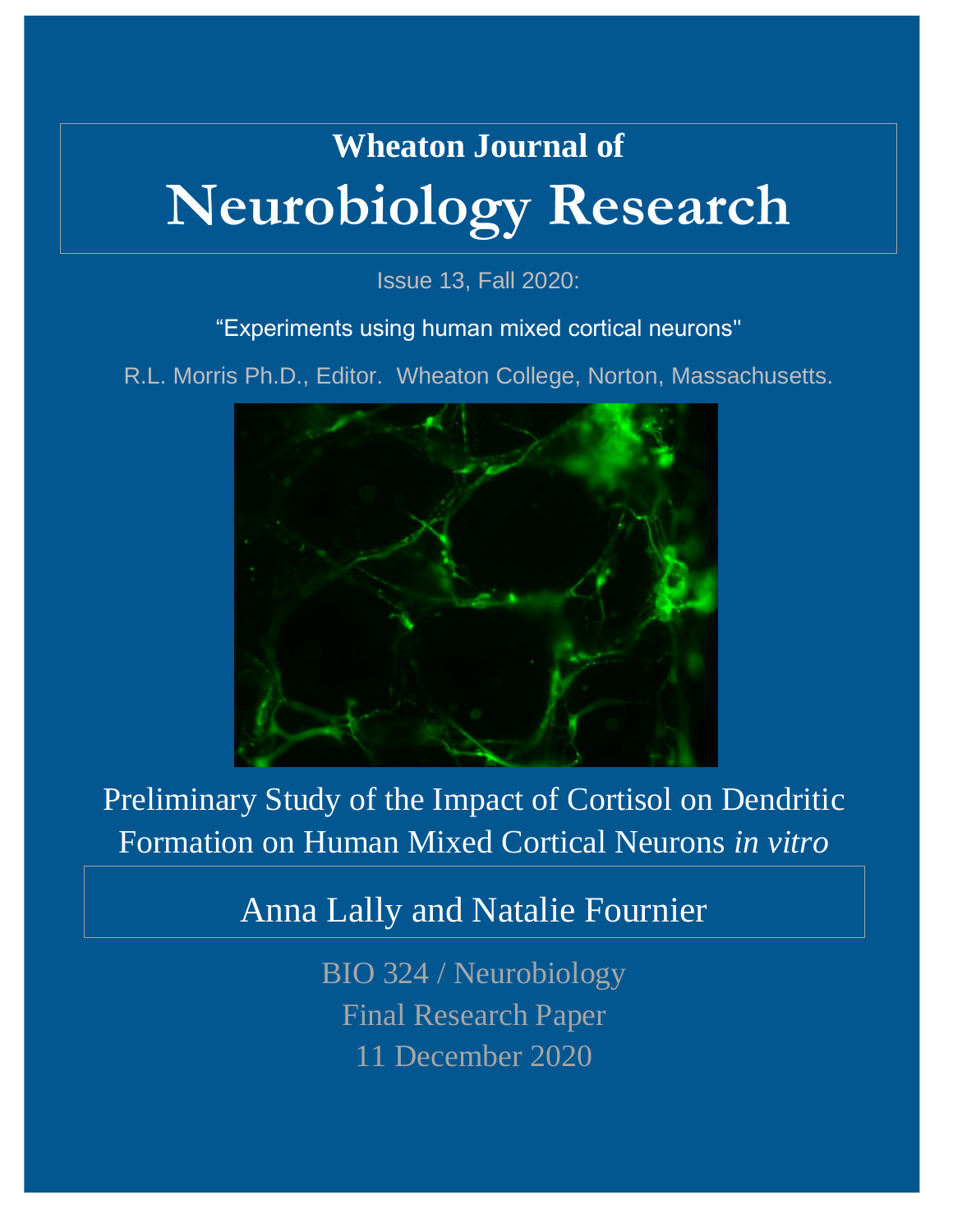# **Preliminary Study of the Impact of Cortisol on Dendritic Formation on Human Mixed Cortical Neurons** *in vitro*

Anna Lally and Natalie Fournier Final Research Paper written for Wheaton Journal of Neurobiology Research BIO 324 / Neurobiology Wheaton College, Norton Massachusetts 11 December 2020

# **Introduction**

Chronic stress is a well-defined risk factor for depression and anxiety disorders and is characterized by the increased levels of stress hormones such as glucocorticoids or the cortisolinducing corticotropin-releasing hormone (Curran et al., 2017; Qiao et al., 2015). Glucocorticoids are necessary for neuronal development and survival (Abdanipour et al., 2014; McEwen, 2019). Involved in many processes beyond stress, glucocorticoid and cortisol levels fluctuate normally throughout not only short periods of time (ie from morning to evening) but long term, playing numerous roles throughout one's lifetime (McEwen, 2019).

However, glucocorticoids at stress-mediated levels can produce neuronal loss. It was found that cortisol levels higher than 5uM, as well as longer-term doses between 24 and 120 hours, trigger loss of viability *in vitro* (Abdanipour et al., 2014). Indeed, vastly fluctuating or dysregulated glucocorticoid release is linked to chronic stress and, via said dysregulation, continues to impact brain areas and pathways involved in mood and stress regulation (Abdanipour et al., 2014; Conrad, 2006; Koutmani & Karalis, 2015) .

Additionally, chronic stress and response to glucocorticoid levels have been linked to other neurochemical factors and molecules including BDNF and sex hormones such as estrogen, giving the issue of chronic stress increasing complexity and nuance in terms of potential sex differences and protective biological factors (McEwen et al., 2016). In relation to more short term fluctuations, individuals with chronic stress have enhanced cortisol secretion after awakening as compared to those with low stress, as well as women having a more pronounced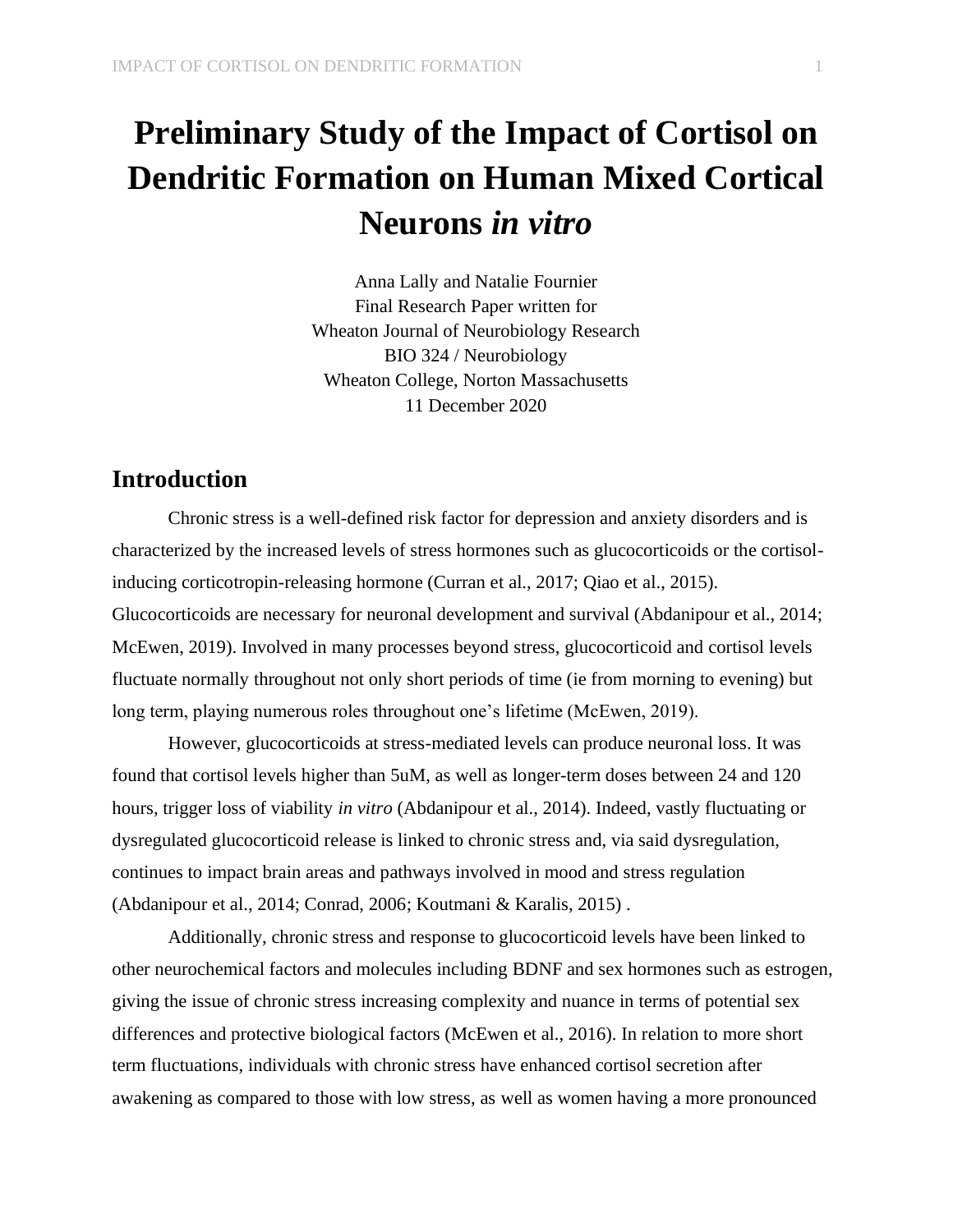cortisol increase during the early morning period (Schulz et al., 1998). It was also found that those experiencing chronic stress have lower cortisol levels later in the day, demonstrating suppressed cortisol levels—and potentially increased dysregulation—in those under chronic stress (Schulz et al., 1998).

On a larger, and potentially more long-term scale, chronic stress appears to induce structural remodeling of the hippocampus and prefrontal cortex in particular (McEwen et al., 2016). Both areas share commonality in neuronal remodelling, primarily in dendrite retraction and reduction in arborization; however, there is evidence of potential reversal in restructuring upon the termination of chronic stress or introduction of medications such as antidepressants which assist in Hypothalamic-Pituitary-Adrenal (HPA) axis regulation (Lenze et al., 2011; McEwen et al., 2016; Oomen et al., 2010).

The hippocampus as a learning and memory center functions in relation to the development of depression and anxiety disorders. It has been found that patients with depression have a smaller hippocampus than healthy individuals, perhaps linked to the decrease of dendritic spine density, reduction in dendritic branching, and potentially neuronal atrophy seen in relation to chronic stress (Conrad, 2006; Curran et al., 2017; Qiao et al., 2015). The hippocampus has been found to be sensitive to glucocorticoid exposure, producing changes within dendritic arbors, specifically reduced branch number and length (Conrad, 2006; Oomen et al., 2010). The changes which occur in the hippocampus under chronic stress have the potential to disrupt the HPA axis, leading to dysregulation of glucocorticoid release and further hippocampal neuron damage, as the hippocampus functions as an inhibitory component of the HPA axis, capable of controlling the negative feedback loop which suppresses extended and unnecessary release of glucocorticoids (Abdanipour et al., 2014; Conrad, 2006).

However, there are studies which state that low levels of stress can, in fact, be beneficial for learning and memory, as well as data regarding other aspects of neuronal function, such as axonal transport, demonstrating that low levels of cortisol may improve function and speed at which axonal transport is conducted (Izeddin et al., 2011; Joels et al., 2009; Shors, 2004). Additionally, there is evidence to suggest that early life adversity and associated glucocorticoid changes may prime the organism for more optimal performance in high-stress situations later in life and that corticosterone *in vitro* can lead to enhanced synaptic plasticity (Oomen et al. 2010).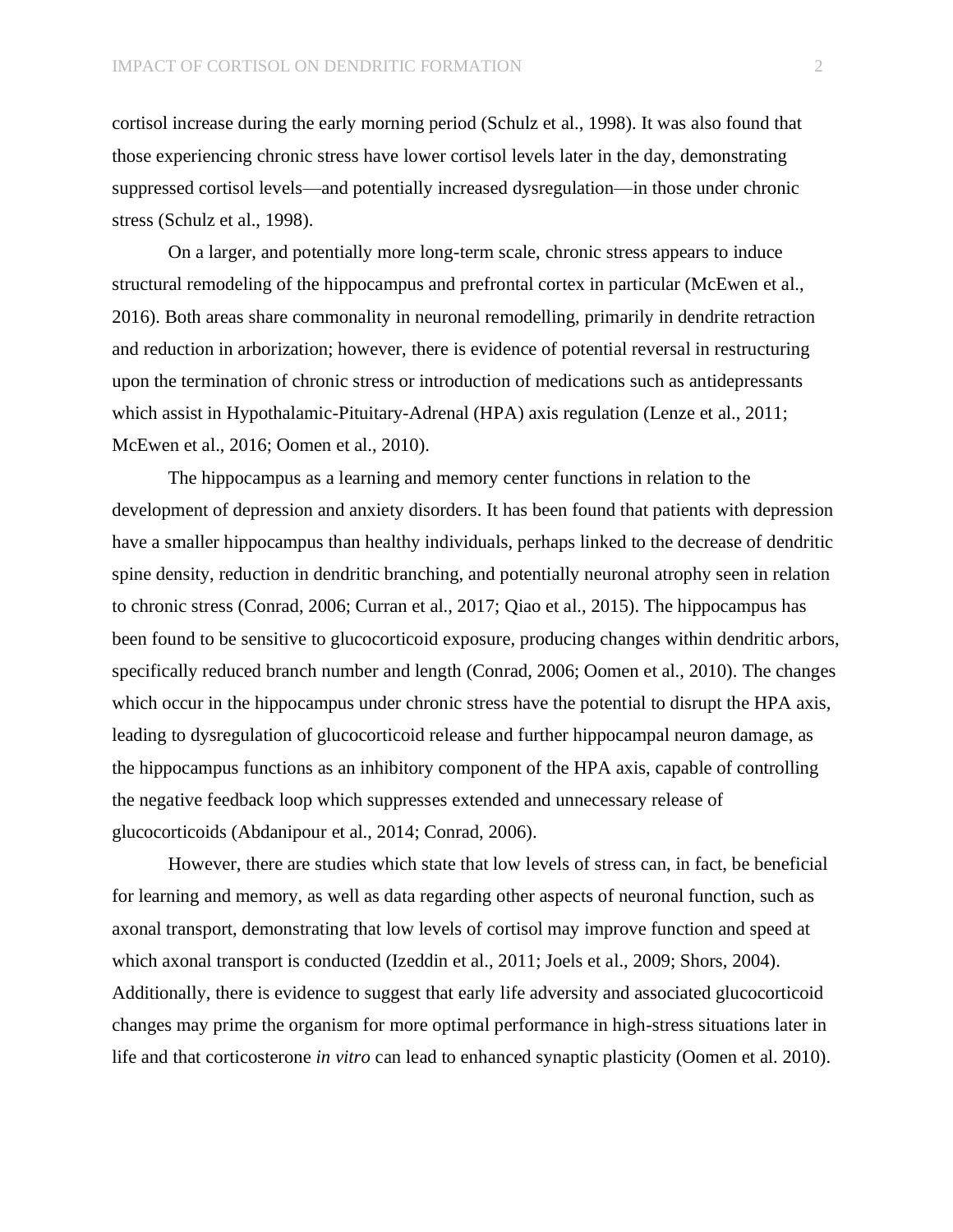The aim of the present preliminary study is to investigate the effects of cortisol on the growth and maturation of neuronal cell processes in human-induced pluripotent stem cell (hiPSC)-derived mixed cortical neurons. Literature suggests that cortisol at a high level has a negative impact on the growth and formation of dendrites—vital components to synaptic connection and plasticity—and that there is a relationship between chronic stress and early adverse experience, decreased cortical volume, and mental illness. We utilized immunofluorescence and quantitative light microscopy to test the hypothesis that exposure to cortisol will decrease dendrite formation on hiPSC-derived mixed cortical neurons in culture.

# **Methods**

Cell culture, fixation, and immunofluorescence procedures were conducted as described in Morris (2020). The neurons used were provided by EverCell Bio.

#### *Cortisol Treatment*

For the experimental condition, a cortisol treatment was prepared and allocated to the experimental wells beginning on day 07. A 10uM solution of hydrocortisone (Sigma-Aldrich, H0396) was created using culture media; the solution was further diluted to the defined treatment concentration of 5uM through a treatment of 250uL in an overlay on the existing 250ul in appropriate wells. The wells were incubated for 14 hours before being washed twice with NMM media. The control wells received 250uL of untreated media and were subject to the same incubation and washing process, so as to control for potential effects of introducing new media and washing. All conditions were fed every two days.

The process outlined above--including a complete buffer change, addition of cortisol treatments to the experimental wells, and feeding--occurred on days 09 and 13 as well, prior to fixation and treatment for immunofluorescence.

#### *Immunofluorescence Staining and Visualization*

Immunofluorescence staining was completed in accordance with the methodology outlined in Morris (2020). Primary antibodies used in the current study are MAP2 (BD, 309628) at 1:5000 dilution; secondary antibodies used were Alexafluor 488 (Goat Anti-Chicken) and DAPI (antifade reagent).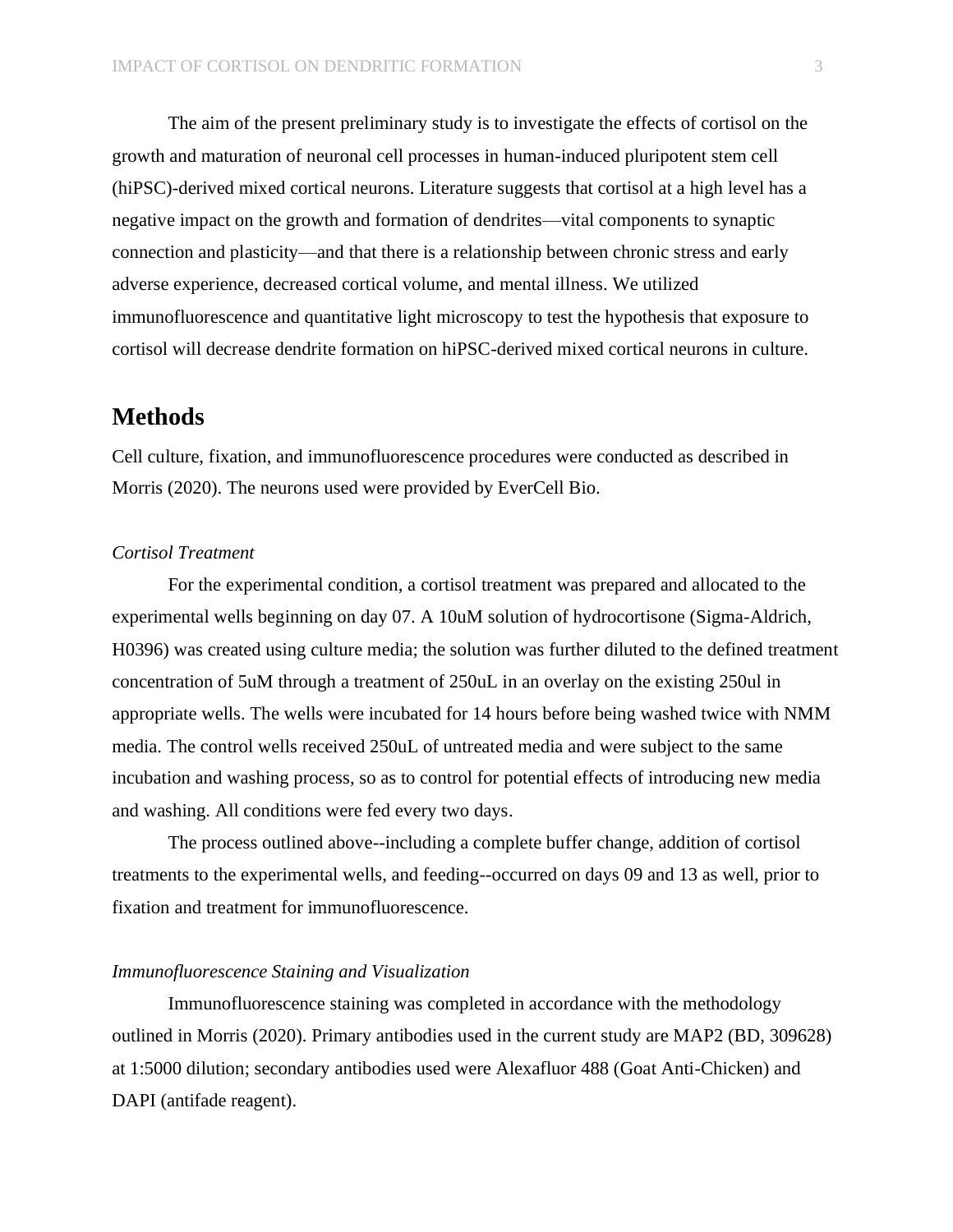Cells in culture were visualized using fluorescence microscopy via a Nikon 80i upright microscope equipped with differential interference contrast optics and a Nikon Plan Fluor 40x/0.75 objective and a Diagnostic Instruments (DI) Spot RT3 Slider camera with a DI O.76x HRD076-NIK adapter driven by DI Spot software version 5.2.5 on an Apple iMac (21.5 inch, 2013) computer using OS X 10.13.6.

#### *Data Collection*

Fiji (ImageJ version 2.1.0/1.53c) was used for the data collection process, including measuring and evaluating brightness and creating composite immunofluorescence images. Data are derived from all visible dendrites of neurons in culture in four images captured from two wells of the control condition, totaling in n=26 visible dendrite formations; experimental data points are derived from all visible dendrites of neurons in culture in two images captured from one well of the cortisol-treated condition, totaling in n=33. Visible dendrites are defined in the present study as being in-focus, linear stretches of MAP2 fluorescence; measurements were taken along areas at least three pixels in width or 1.5um, and at most 16 pixels or 7.9um where extending from a cell body. Dendrites crossing other neuronal processes or cell bodies were discounted. All dendrites were confirmed using paired fluorescence and transmitted light microscopy images.

To obtain brightness values, the analyze-measure feature was utilized. The polygon selection tool was used to outline the dendrites in at least two consecutive areas, depending on length; if the dendrite was three to five pixels, or 1.5 to 2.5um, in width, the line tool was used with width set to two pixels. For each dendrite brightness value taken, an adjacent background brightness value was taken by moving the polygon or line tool to a background area parallel to the dendrite area measured. The mean brightness value from each measurement was recorded and averaged to get the mean brightness for each complete dendrite; the mean brightness values of the adjacent background were averaged, then subtracted from the average dendrite value, resulting in the final mean brightness value for individual dendrites. These final values were recorded in excel prior to use in R, as well as SD and SE.

Measurements of all visible cell bodies in each condition were taken; the control condition n=6 visible cell bodies, from one image captured from one well of the control condition, and the experimental condition n=6 cell bodies, from two images captured from one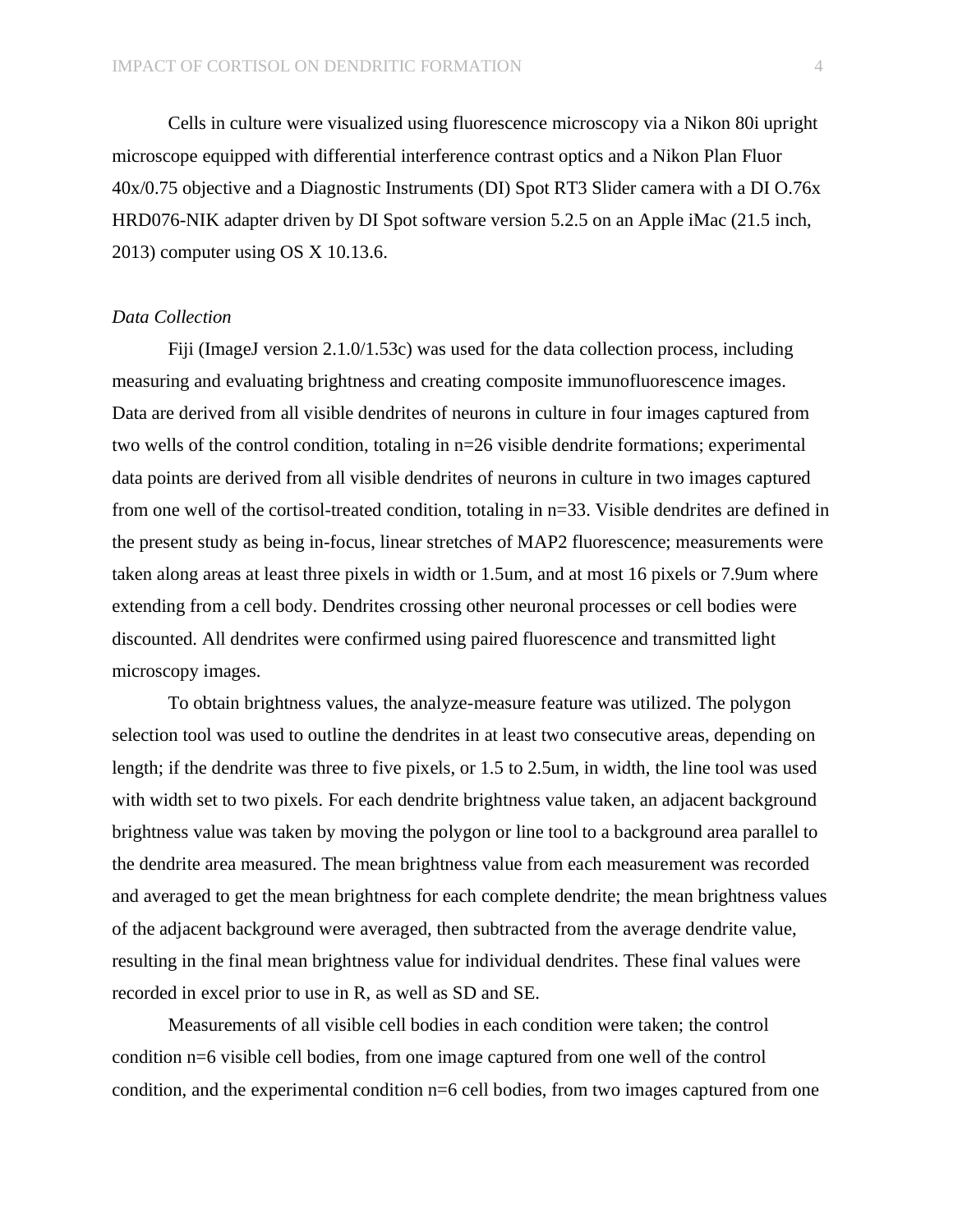well of the cortisol treatment condition. Visible cell bodies are defined as being in-focus, not overlapping with other cell bodies or processes, and attached to a previously quantified dendrite; all cell bodies were confirmed using DAPI stained fluorescent images as a composite (Figure 1B). The polygon tool was used to outline the cell body and take the mean brightness of the area. The mean background brightness value of the associated dendrite was then subtracted from the cell body brightness to determine the final mean brightness for specific cell bodies. Final values were recorded with their paired dendrites in excel prior to use in R.

#### *Data Analysis*

Programming software R (Version 1.3.1056, "Water Lily" (5a4dee98, 2020-07-07) for macOS) was used to clean and analyze data, conduct statistical tests, and produce graphs/figures.

# **Results**

#### *Dendrite Brightness Between Conditions*

It was hypothesized that the presence of cortisol exposure will decrease dendrite formation of human neurons in culture. To test this hypothesis, the brightness of in-focus MAP2 stained dendrites from both the control and experimental conditions was measured and averaged for each condition.

The control condition was found to have a mean brightness of 22.43242 (Figure 1A  $\&$ 1B, Figure 3 & Figure 4); the experimental condition was found to have a mean brightness of 10.20912 (Figure 2). Prior to conducting statistical tests, the data was used to produce a boxplot to gauge significance and equal variance (Figure 5). The data appear to have a promising difference between conditions. The samples have unequal variance, most likely due to the unequal sample sizes. Additionally, the R model function was used to test normality—the control and experimental data displayed a normal distribution, thereby allowing the use of a standard statistical test.

A Welch's T-Test was used to determine significance between the control and experimental group. The control group (M=22.43242, SD=5.2878; n=26) compared to the experimental group  $(M=10.20912, SD=4.18; n=33)$  showed a significant difference in dendrite brightness, t(46.818)=9.648, *p*< 0.001 (see Figure 6).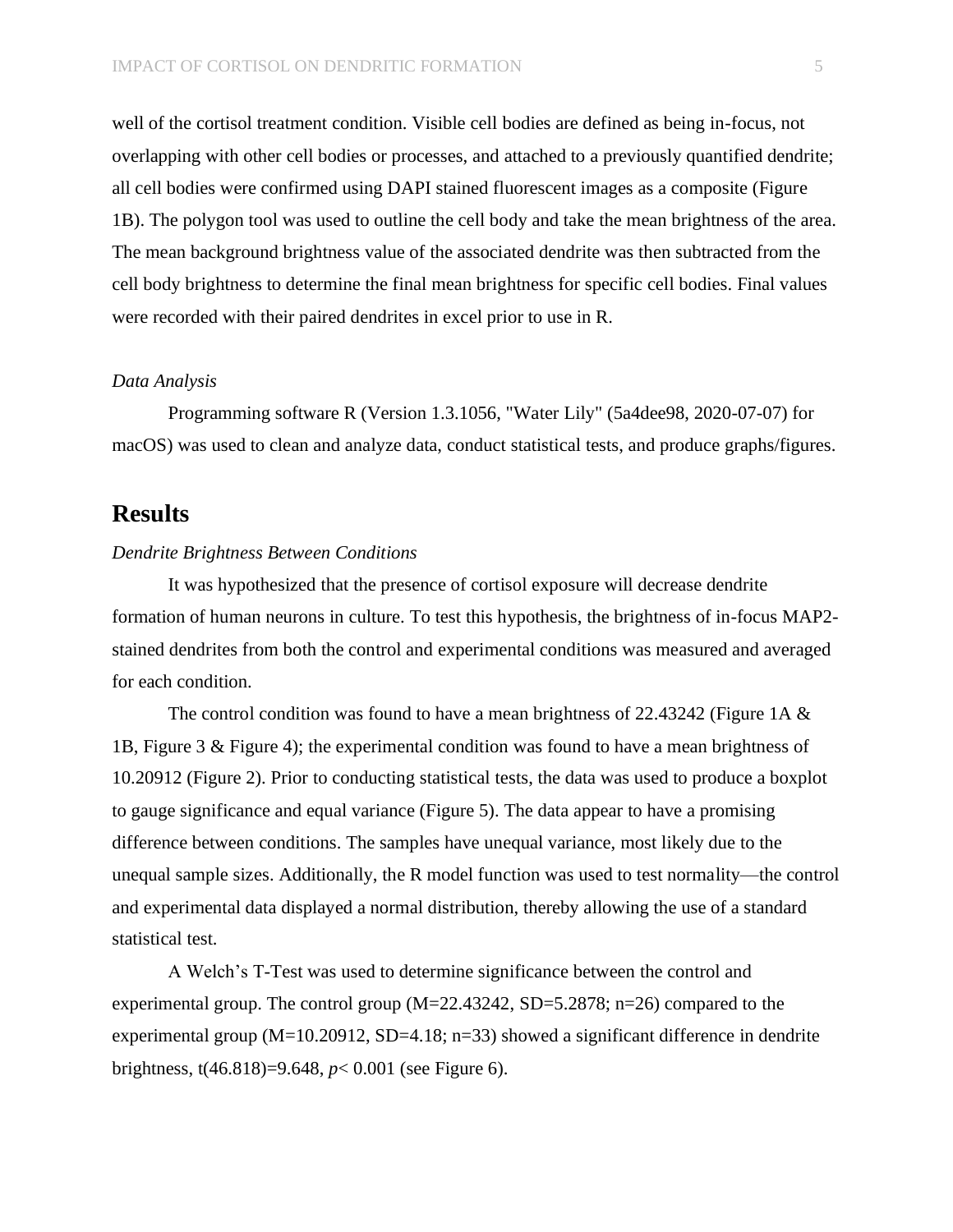Due to the preliminary nature of this study, as well as small and varying sample sizes, our statistical result does not have much power; however, the result of the T-test does imply a trend that supports our hypothesis.

#### *Soma-Dendrite Brightness Difference Between Conditions*

To further determine trends related to the hypothesis that cortisol negatively impacts dendritic formation, data was collected for cell soma associated with dendrites within the above dataset. Measurements were taken of every clear cell body attached to an in-focus dendrite (quantification specifications described in methodology), resulting in  $n=6$  cell bodies and  $n=6$ dendrites for both the experimental and control groups. The mean brightness was taken for each cell body, and the background brightness value of its associated dendrite was subtracted to maintain consistency.

The mean brightness of soma in the control group was found to be M=32.62083, SD=5.65, as compared to the mean brightness of the experimental group, M=20.87917, SD=7.93. The mean brightness of the of the six soma-associated dendrites from the control data (M=22.2185) align closely with the mean of the complete control dendrite dataset (M=22.43242, n=26); however, the mean brightness of the 6 soma-associated dendrites from the experimental group (M=7.878333) is lower than the mean of the complete experimental sample, although within one sd  $(M=10.20912, n=33)$ . This variation does not appear to have any significance, as brightness value collection was based on the cell bodies that were well-defined and on the focal plane of the images, which appears to be random.

To determine if there is a decrease in dendritic formation between conditions, the difference between cell body and dendrite brightness is the most pertinent. MAP2 expression, quantified by brightness, illustrates maturation of the dendritic formations, and brighter values associated with a dendrite in relation to its cell body demonstrates dendritic maturity; conversely, significantly greater brightness of cell bodies in relation to brightness values of their associated dendrites implies less developed and mature dendritic formations.

The difference between soma and dendrite brightness of the control group, 10.402, was a narrower margin than that of the experimental group, 13.001 (Figure 8), demonstrating a potential trend regarding dendrite maturation, specifically decreased maturation in the presence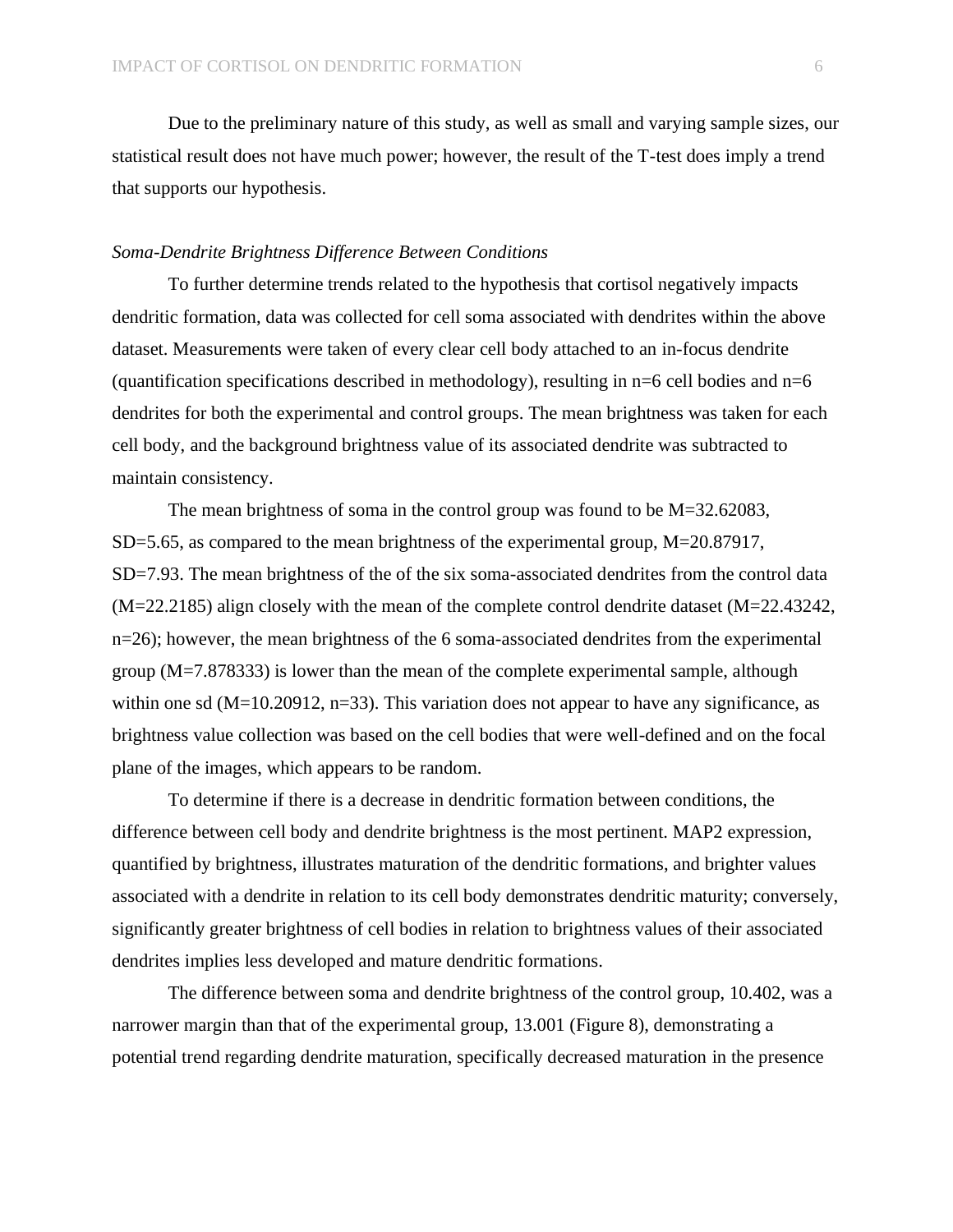of cortisol. These data may further support the hypothesis that cortisol exposure decreases dendrite formation in human neurons.



**Figure 1: 1A (left) MAP2 Expression in Control Condition (Well 2); 1B (right) MAP2 and DAPI Composite Image for Control Condition (Well 2).**  MAP2 images were used for collecting dendrite and cell body quantification data. Labeled cultures were generated by Melanie Gardiner and images were generated by Robert Morris, used here with permission.



**Figure 2: MAP2 Expression in Experimental Condition (Well 5, Focal Plane 1).** Cell body and dendrite image used for quantification data. Labeled cultures were generated by Melanie Gardiner and images were generated by Robert Morris, used here with permission.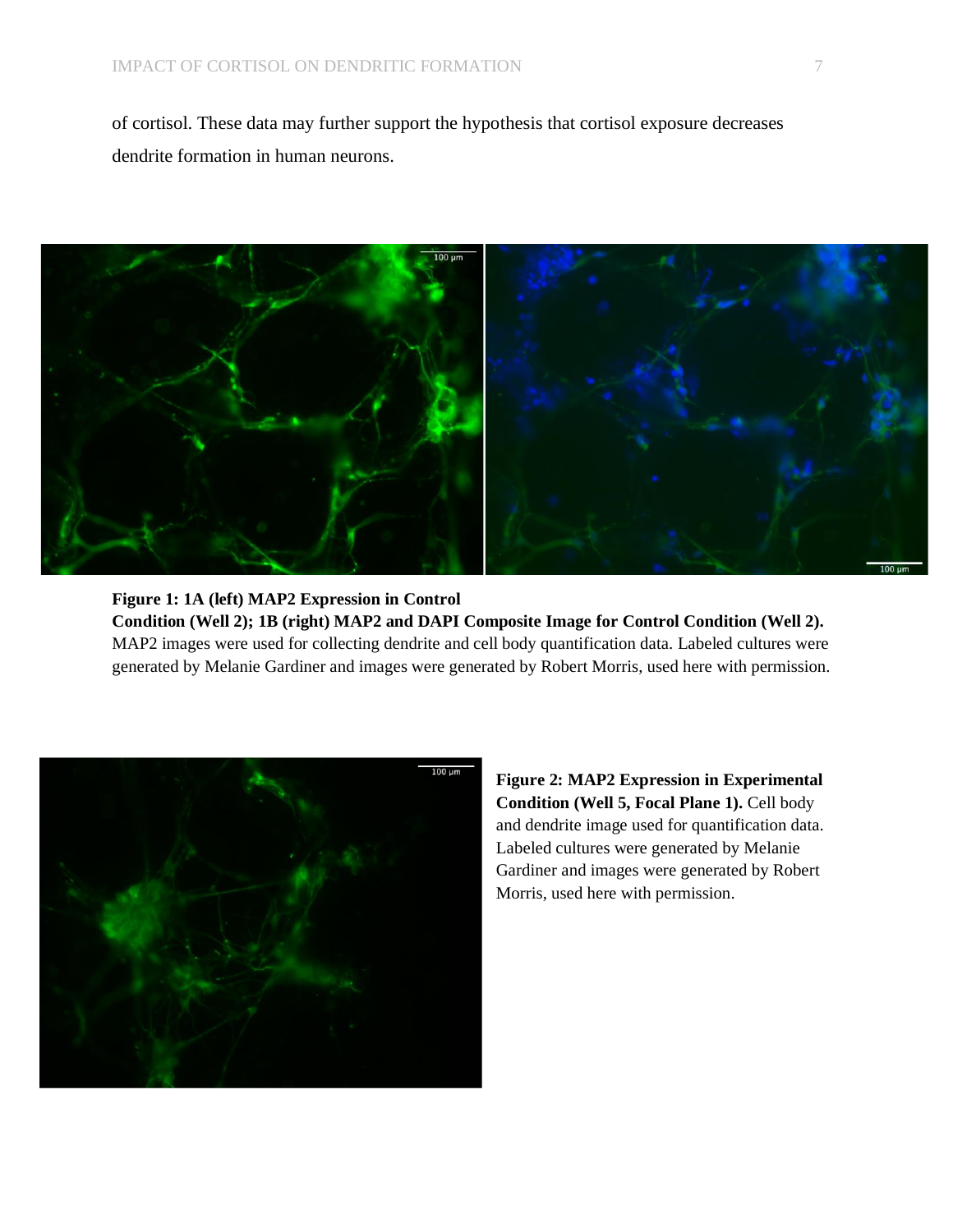

**Figure 3: Magnified Composite DAPI/MAP2 Image of Control Condition (Figure 1B) Highlighting Specific Cell Body and Associated Dendrite.** Cell Body and Dendrite within boxed area used in control dataset measuring difference in cell body/dendrite brightness. Composite images were used to qualify cell bodies for quantification. Labeled cultures were generated by Melanie Gardiner and images were generated by Robert Morris, used here with permission.



**Figure 4: Magnified MAP2 Image of Control Condition (Figure 1A).** Magnified MAP2 images were used for collecting dendrite and cell body quantification data. The soma and its associated dendrite seen within the boxed area was used in both datasets. Labeled cultures were generated by Melanie Gardiner and images were generated by Robert Morris, used here with permission.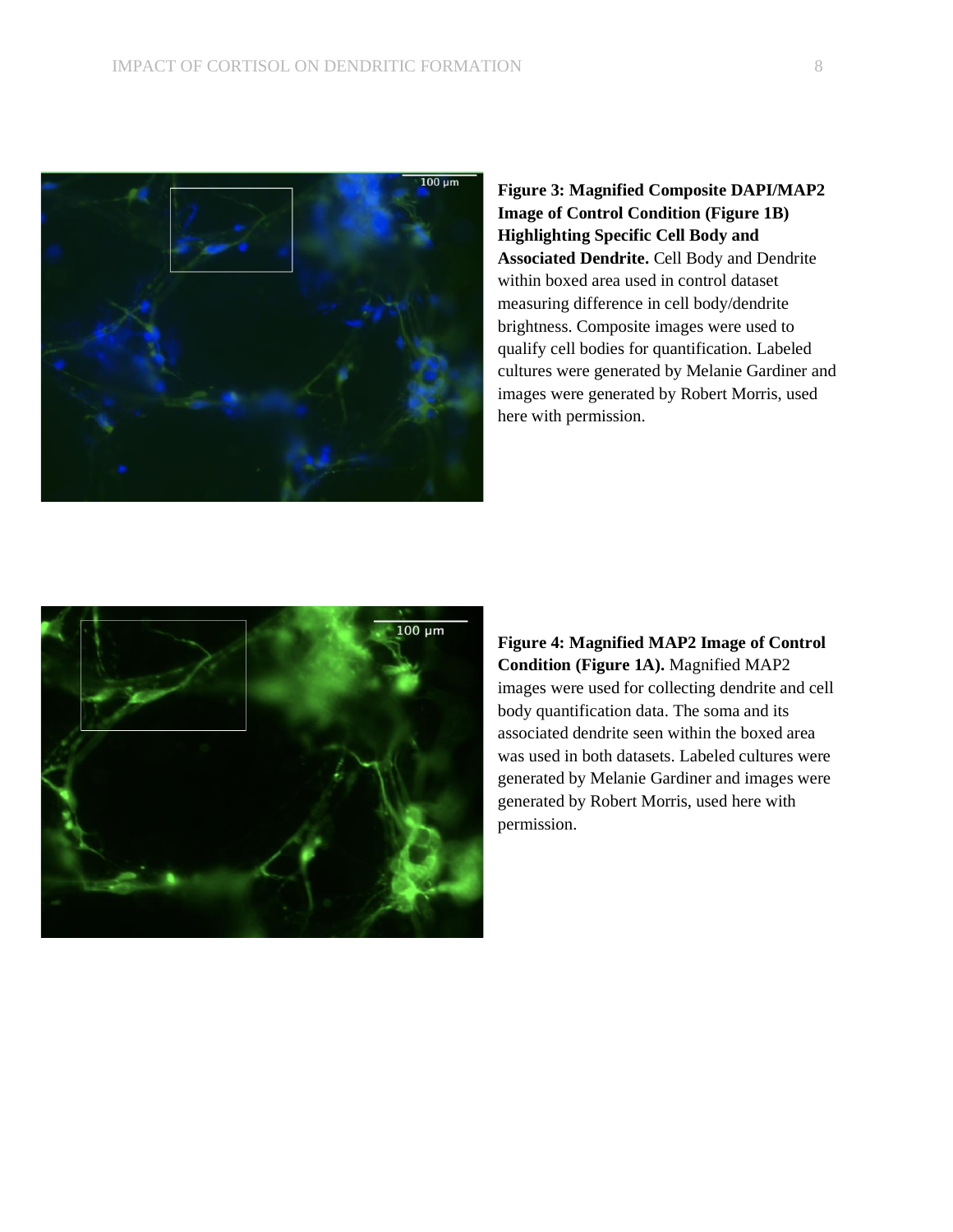

#### **Figure 5: Boxplot depicting the distribution of dendrite brightness between the control and experimental conditions.** The control condition has slightly more

variance than the cortisol condition, as shown by the depth of the boxes, representing the interquartile range of each dataset. The cortisol condition has a seeming outlier, shown by the point above the experimental boxplot; the outlier was included in all following data visualizations and analysis. The boxplots demonstrate a difference in mean brightness, with the control group showing higher brightness values than that of the experimental group.



### **Figure 6: Mean dendrite brightness of the control versus experimental conditions with +/- sd error bars.**

The bar graph was constructed using all brightness values collected from visible dendrites of control and experimental conditions. There is a clear difference in brightness between conditions including variation +/- 1 SD, the mean brightness of MAP2 expression of quantified dendrites from the control condition being significantly higher than that of the cortisol-treated dendrites. The difference seen here is confirmed through statistical analysis.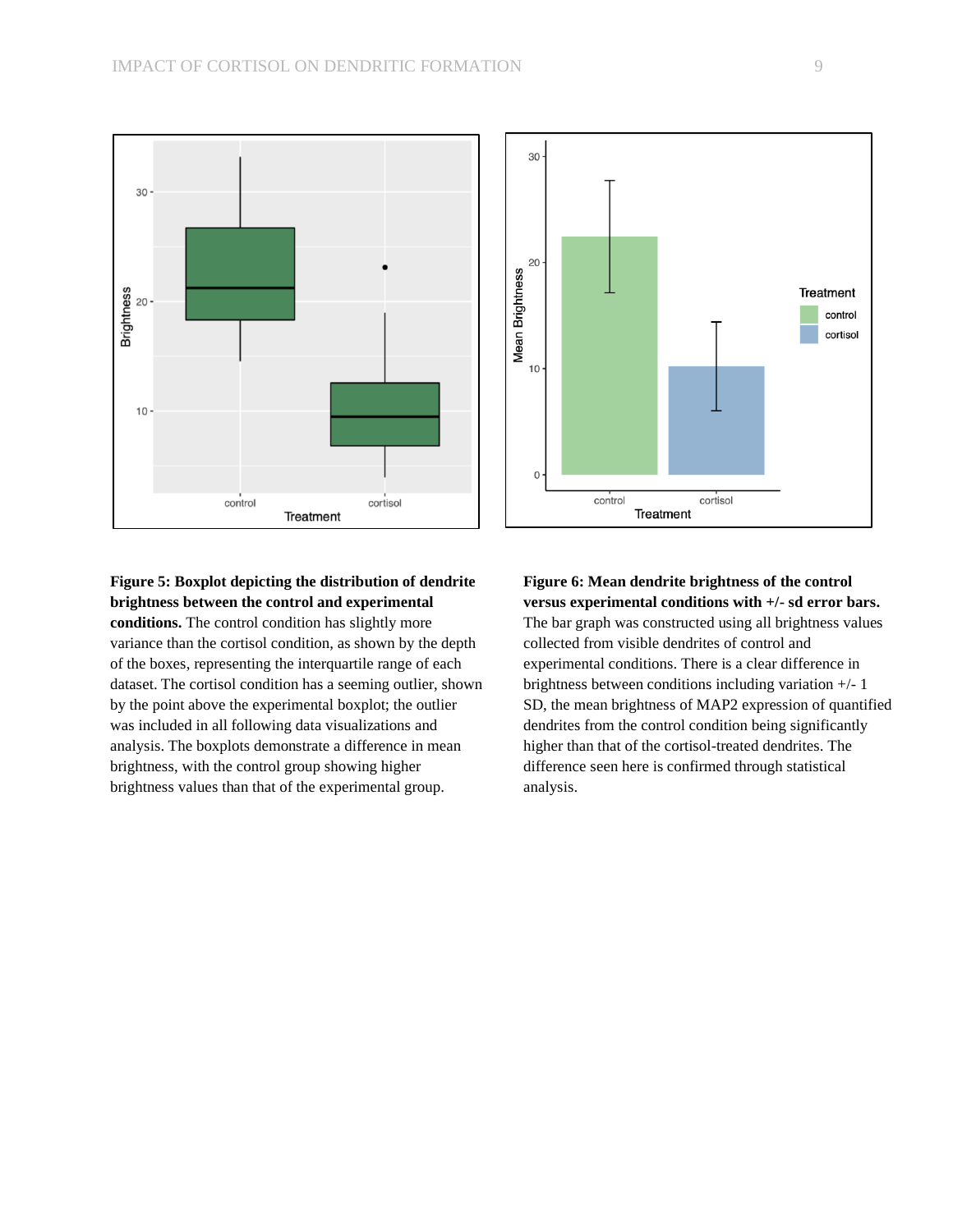

**Figure 7: Boxplot depicting the distribution of dendrite and cell body brightness between the control and experimental conditions.** For both conditions, the cell bodies were significantly brighter than the associated dendrites; the difference between cell body and dendrite brightness appears to be larger for the experimental group. The dataset displays unequal variance for all associated measurements, most likely due to low sample size (n=6 for all cell bodies and dendrites in both conditions). No statistical tests will be conducted from this dataset.

**Figure 8: Comparison of mean brightness of dendrites versus associated cell bodies for control and experimental conditions.** The mean brightness for both dendrites and cell bodies in the control group are greater than the mean brightness values of dendrites and cell bodies in the cortisol group. The difference between cell body and dendrite brightness in the cortisol group is larger than the difference in the control group; this variation in difference between control and experimental groups illustrates a potential trend of lessened dendritic maturation in the presence of cortisol.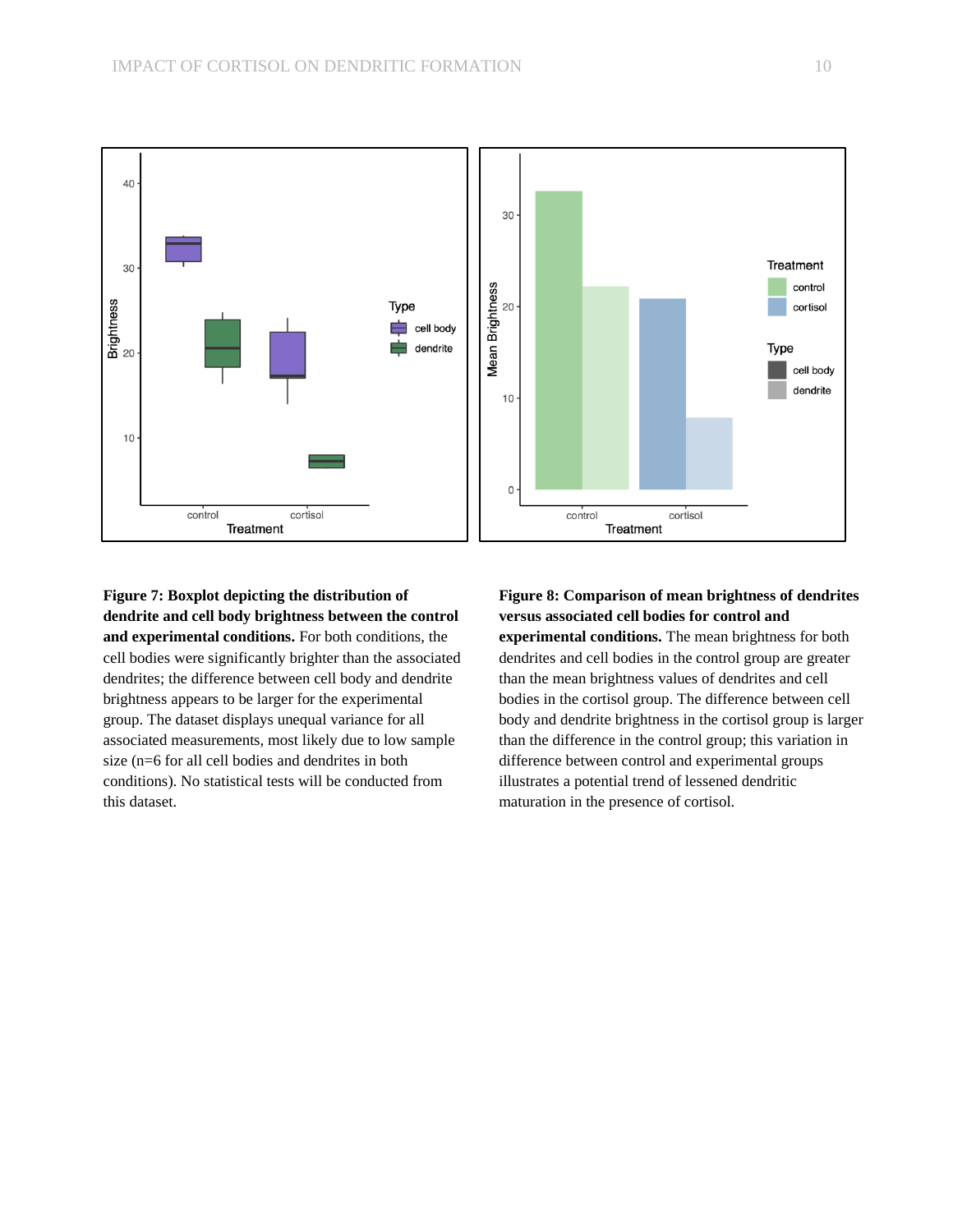# **Discussion**

This preliminary study tested the hypothesis that cortisol exposure will decrease dendrite formation on human neurons in culture; the data gathered and analyzed within the scope of the present study support the hypothesis. The results suggest that the presence of cortisol in culture during the growth and development of human neurons negatively impacts dendrite formation and maturation, as seen by lessened MAP2 expression and, therefore, decreased brightness in the experimental condition.

Comparing mean brightness of the control versus the experimental condition via a t-test for unequal variance shows a significant difference in MAP2 expression within the scope of the present study; the clear difference is seen graphically as well (Figure 8). Similarly, the preliminary data regarding soma versus dendritic MAP2 expression may suggest cortisol negatively impacts differentiation of neurons in culture.

The presence of stress hormones such as cortisol have been linked to neurogenesis inhibition in numerous studies; the action of stress hormones during pre and early postnatal development creates long lasting effects on cellular behavior, including proliferation, differentiation, and synaptogenesis (Koutmani & Karalis, 2015; Perry, 2002).

The present study supports evidence in the literature that the stress hormone cortisol is detrimental to the development of neurons (Abdanipour et al., 2014; Koutmani & Karalis, 2015; Yan et al., 2010). The preliminary results demonstrate decreased MAP2 expression, related to cited functional and formational changes in neuron growth, specifically reduction in differentiation (Yan et al., 2010).

The present study and related literature has implications in areas regarding mental health research, particularly stress modeling as related to childhood trauma and development. Viewing the impacts of cortisol at varying concentrations and durations on a cellular level will assist in understanding the long lasting impacts that organismal stress has on neuronal development, as well as contribute to the growing body of literature regarding the impacts of early childhood stress and trauma on the individuals life beyond the instances of trauma itself.

Due to the small sample size and unequal variance, there is little statistical power in the preliminary data gathered in the present study. Results replicated in larger studies, as well as refinement of data collection techniques may improve upon the current data. In future studies, the expansion of cortisol treatment type, either via differing conditions (acute versus chronic) or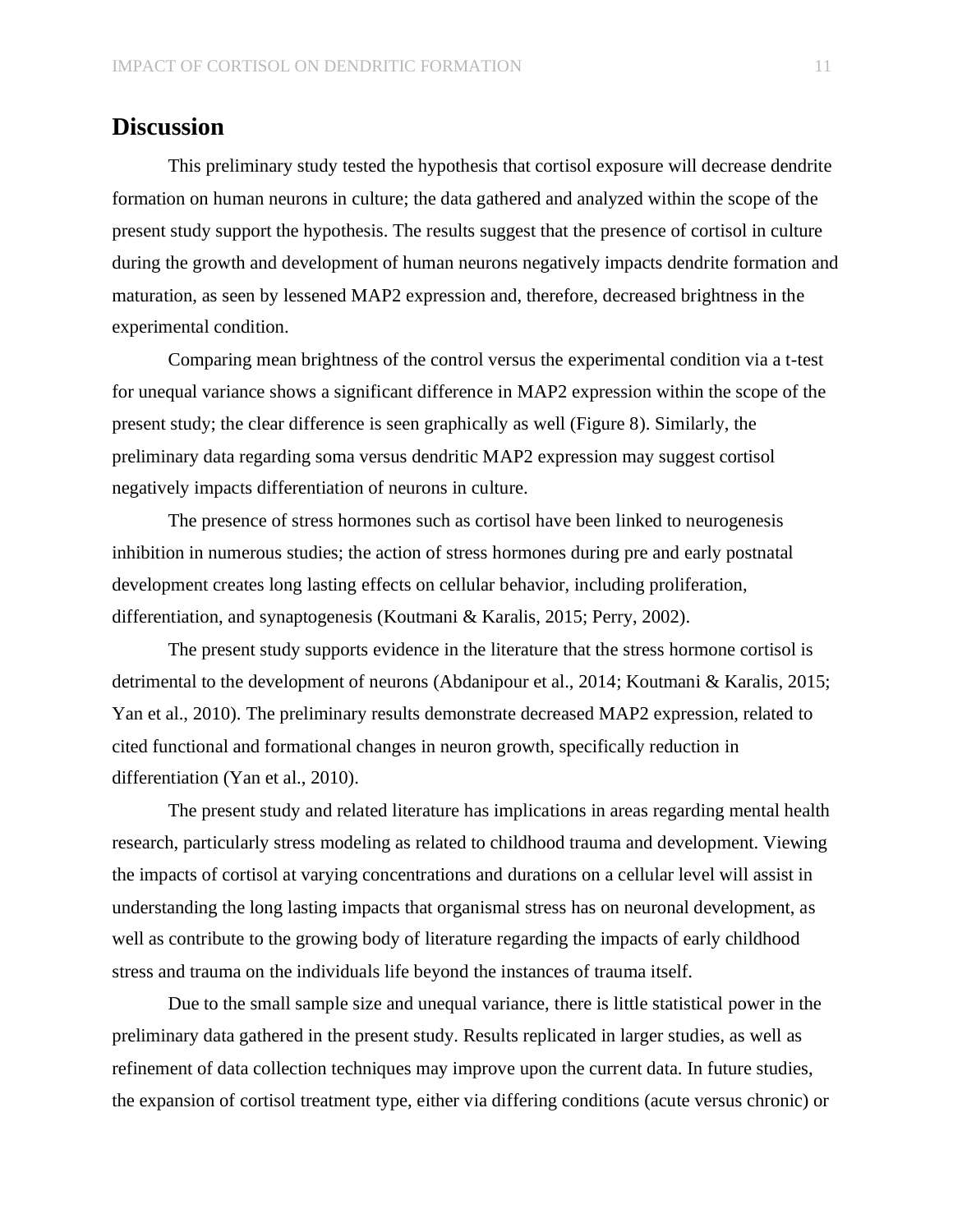varying concentrations with a consistent administration condition, could provide insight on potential differences in stress hormone effects on neuronal development. Additionally, more focused studies on individual neuronal subtypes including dopaminergic, serotonergic, and noradrenergic cells, as well as defined pyramidal cells, would be of value to the body of literature, as further study is needed in order to understand the impact of organismal chronic stress on a cellular level, as well as to further define the effects of chronic stress and dysregulated glucocorticoid release in specific neuronal types and brain areas. Finally, within future studies there is room for expansion on preexisting *in vivo* work in the literature in relation to the present preliminary study, including discussion of sex differences and maternal protective factors related to prenatal and early postnatal stress.

# **Acknowledgements**

We thank Melanie Gardnier for all her work in the lab throughout this process.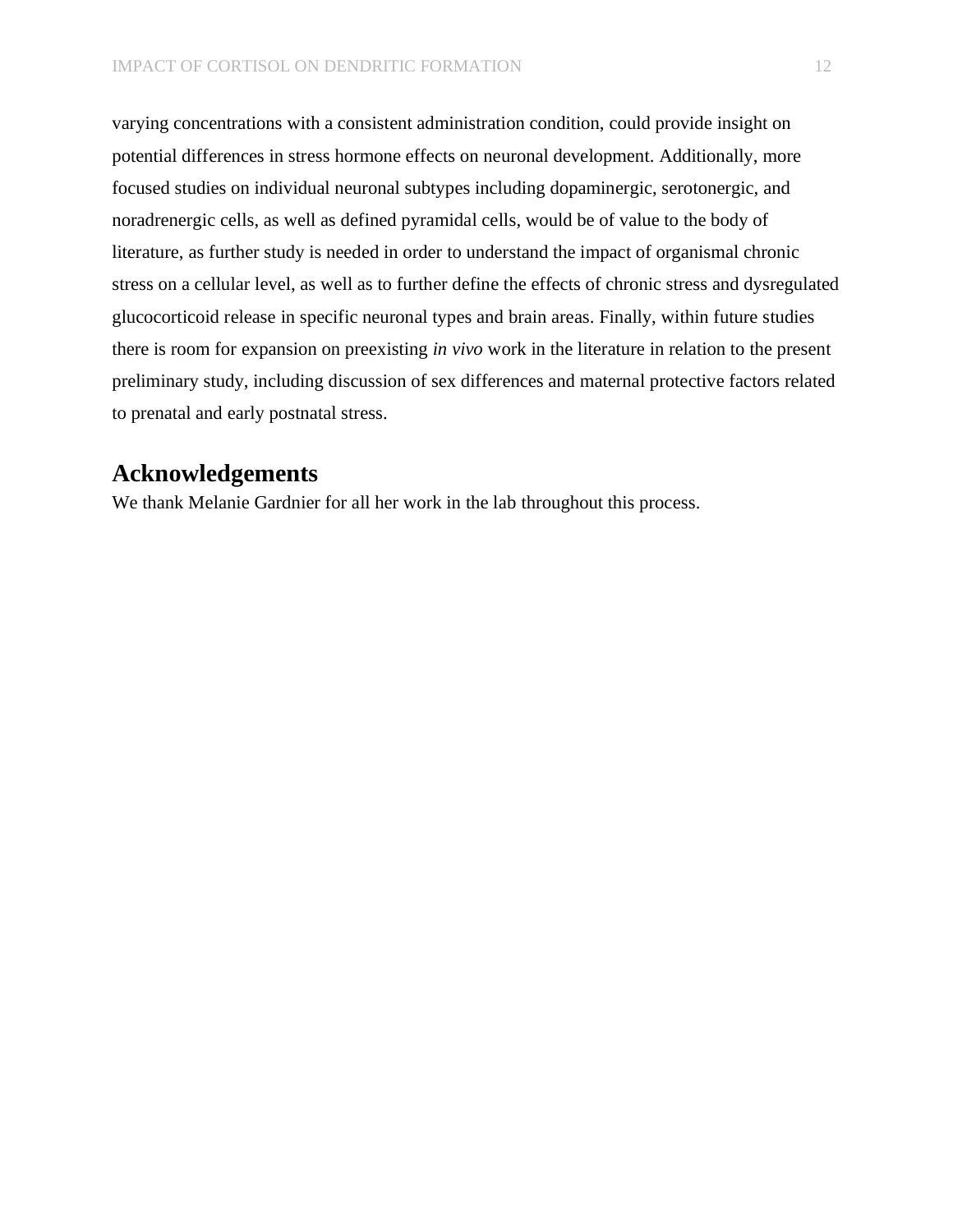# **References**

- Abdanipour, A., Sagha, M., Noori-Zadeh, A., Pakzad, I., & Tiraihi, T. (2014). In vitro study of the long-term cortisol treatment effects on the growth rate and proliferation of the neural stem/precursor cells. *Neurological Research, 37*(2), 117-124. doi:10.1179/1743132814y.0000000431
- Caceres, A., Banker, G. A., & Binder, L. (1986). Immunocytochemical Localization of Tubulin and Microtubule-Associated Protein 2 During the Development of Hippocampal Neurons in Culture. *The Journal of Neuroscience,6*(3), 714-722.
- Conrad, C. D. (2006) What is the Functional Significance of Chronic Stress-Induced CA3 Dendritic Retraction Within the Hippocampus? *Behavioral and Cognitive Neuroscience Reviews, 5*(1), 41-60. doi:10.1177/1534582306289043
- Coulon, M., Wellman, C.L., Marjara, I. S., Janczak, A. M., & Zanella, A. J. (2013). Early adverse experience alters dendritic spine density and gene expression in prefrontal cortex and hippocampus in lambs. *Psychoneuroendocrinology, 38*(7), 1112-1121. doi:10.1016/j.psyneuen.2012.10.018
- Curran, M. M., Sandman, C. A., Davis, E. P., Glynn, L. M., & Baram, T. Z. (2017). Abnormal dendritic maturation of developing cortical neurons exposed to corticotropin releasing hormone (CRH): Insights into effects of prenatal adversity? *Plos One, 12*(6), 1-11. doi:10.1371/journal.pone.0180311
- Dai, J., Buijs, R., & amp; Swaab, D. (2004). Glucocorticoid hormone (cortisol) affects axonal transport in human cortex neurons but shows resistance in Alzheimer's disease. *British Journal of Pharmacology*, 143(5), 606-610. doi:10.1038/sj.bjp.0705995
- Izeddin, I., Sprect, C. G., Lelek, M., Darzacq, X., Triller, A., Zimmer, C., & Dahan, M. (2011). Super-Resolution Dynamic Imaging of Dendritic Spines Using a Low-Affinity Photoconvertible Actin Probe. *PLoS ONE, 6*(1), 1-14. doi:10.1371/journal.pone.0015611
- Joels, M., Pu, Z., Wiegert, O., Oitzl, M. S., & Krugers, H. J. (2006). Learning Under Stress: How does it work? *Trends in Cognitive Sciences, 10*, 152-158.
- Koutmani, Y., & Karalis, K. P. (2015). Neural stem cells respond to stress hormones: Distinguishing beneficial from detrimental stress. *Frontiers in Physiology, 6*, 1-9. doi:10.3389/fphys.2015.00077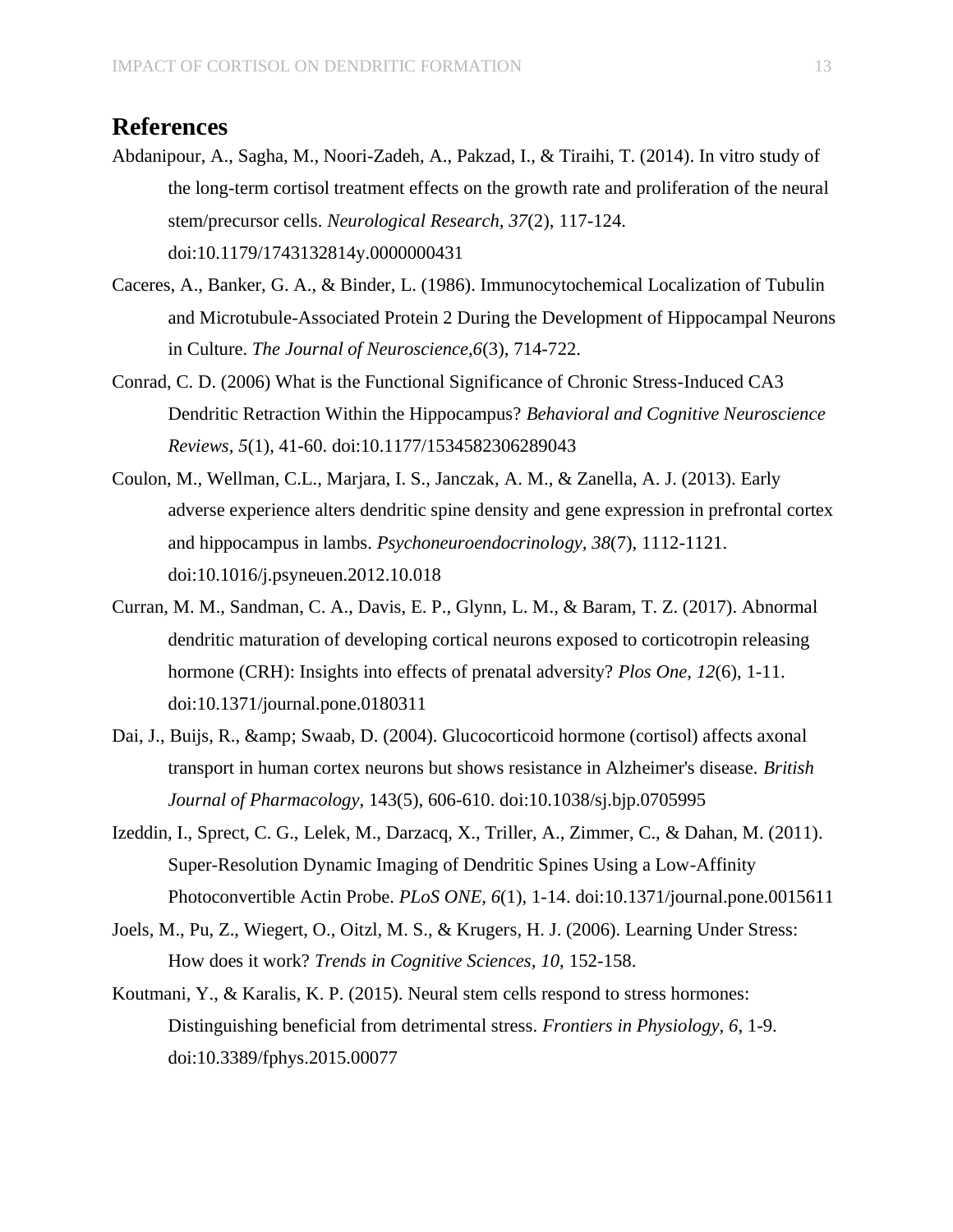- Lenze, E. J., Mantella, R. C., Shi, P., Goate, A. M., Nowotny, P., Butters, M. A., . . . Rollman, B. L. (2011). Elevated Cortisol in Older Adults With Generalized Anxiety Disorder Is Reduced by Treatment: A Placebo-Controlled Evaluation of Escitalopram. *The American Journal of Geriatric Psychiatry, 19*(5), 482-490. doi:10.1097/jgp.0b013e3181ec806c
- Lerch, J. K., Alexander, J. K., Madalena, K. M., Motti, D., Quach, T., Dhamija, A.,... Popovich, P. G. (2017). Stress Increases Peripheral Axon Growth and Regeneration through Glucocorticoid Receptor-Dependent Transcriptional Programs. *ENeuro, 4*(4), 1-19. doi:10.1523/eneuro.0246-17.2017
- McEwen, B. S. (2019). What Is the Confusion With Cortisol? *Chronic Stress, 3*, 1-3. doi:10.1177/2470547019833647
- McEwen, B. S., Nasca, C., & Gray, J. D. (2015). Stress Effects on Neuronal Structure: Hippocampus, Amygdala, and Prefrontal Cortex. *Neuropsychopharmacology, 41*(1), 3- 23. doi:10.1038/npp.2015.171
- Morris, R. L. (2020). Culturing of hiPSC-derived mixed cortical neurons: a procedure for Wheaton College BIO 324 Neurobiology, fall 2020. *Wheaton Journal of Neurobiology Research* (in press)
- Oomen, C. A., Soeters, H., Audureau, N., Vermunt, L., Hasselt, F. N., Manders, E. M., … Krugers, H. (2010). Severe Early Life Stress Hampers Spatial Learning and Neurogenesis, but Improves Hippocampal Synaptic Plasticity and Emotional Learning under High-Stress Conditions in Adulthood. *Journal of Neuroscience, 30*(19), 6635- 6645. doi:10.1523/jneurosci.0247-10.2010
- Perry, B. D. (2002). Childhood Experience and the Expression of Genetic Potential: What Childhood Neglect Tells Us About Nature and Nurture. *Brain and Mind, 3*, 79-100.
- Qiao, H., Li, M., Xu, C., Chen, H., An, S., & Ma, X. (2016). Dendritic Spines in Depression: What We Learned from Animal Models. *Neural Plasticity, 2016*, 1-26. doi:10.1155/2016/8056370
- Shors, T. J. (2004). Learning During Stressful Times. *Learning & Memory, Cold Spring Harbor Laboratory Press, 11*, 137-144.
- Schulz, P., Kirschbaum, C., Prüßner, J., & Hellhammer, D. (1998). Increased free cortisol secretion after awakening in chronically stressed individuals due to work overload. *Stress Medicine, 14*(2), 91-97. doi:10.1002/(sici)1099-1700(199804)14:23.0.co;2-s